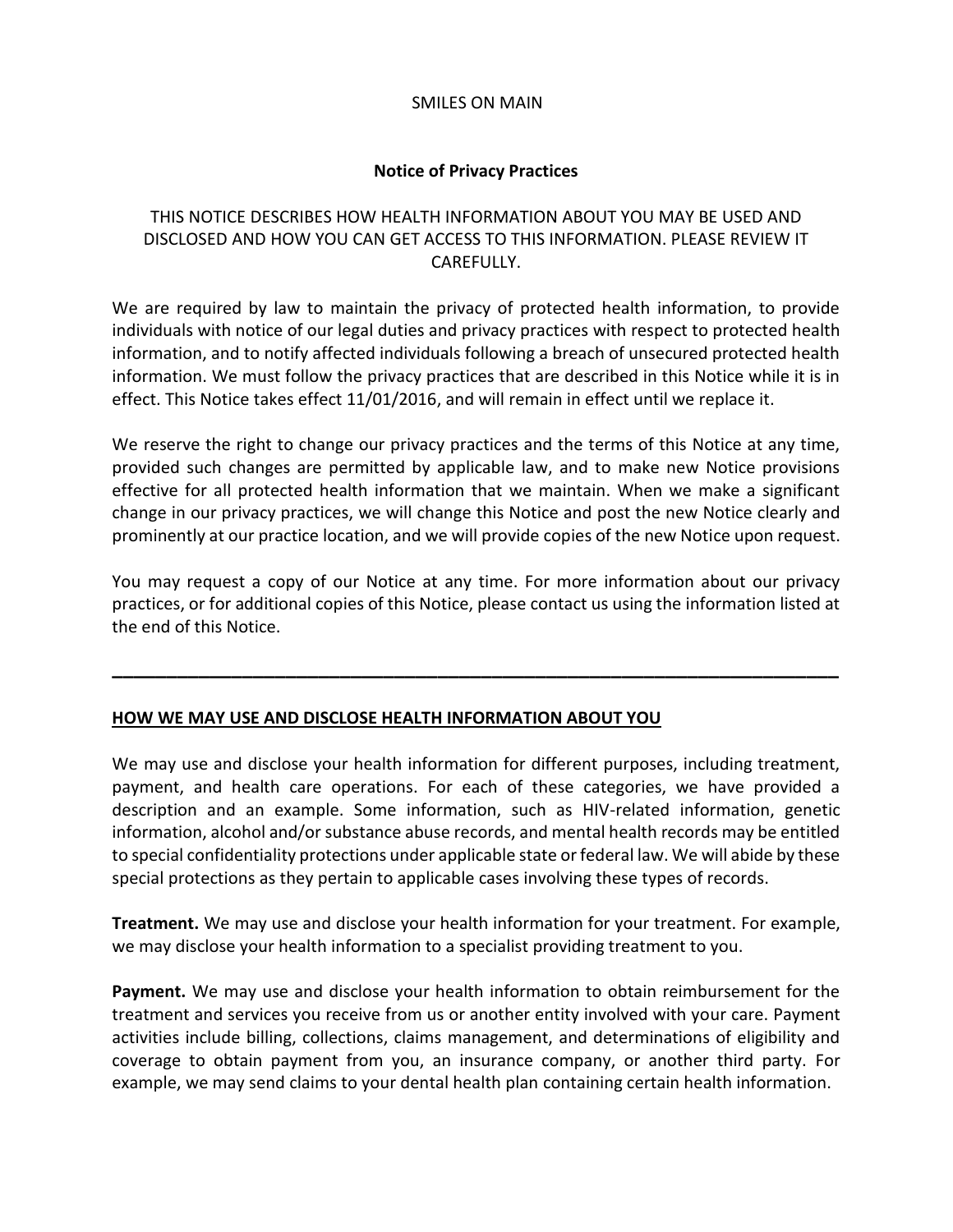**Healthcare Operations.** We may use and disclose your health information in connection with our healthcare operations. For example, healthcare operations include quality assessment and improvement activities, conducting training programs, and licensing activities.

**Individuals Involved in Your Care or Payment for Your Care.** We may disclose your health information to your family or friends or any other individual identified by you when they are involved in your care or in the payment for your care. Additionally, we may disclose information about you to a patient representative. If a person has the authority by law to make health care decisions for you, we will treat that patient representative the same way we would treat you with respect to your health information.

**Disaster Relief.** We may use or disclose your health information to assist in disaster relief efforts.

**Required by Law.** We may use or disclose your health information when we are required to do so by law.

**Public Health Activities.** We may disclose your health information for public health activities, including disclosures to:

- o Prevent or control disease, injury or disability;
- o Report child abuse or neglect;
- o Report reactions to medications or problems with products or devices;
- o Notify a person of a recall, repair, or replacement of products or devices;
- o Notify a person who may have been exposed to a disease or condition; or
- o Notify the appropriate government authority if we believe a patient has been the victim of abuse, neglect, or domestic violence.

**National Security.** We may disclose to military authorities the health information of Armed Forces personnel under certain circumstances. We may disclose to authorized federal officials health information required for lawful intelligence, counterintelligence, and other national security activities. We may disclose to correctional institution or law enforcement official having lawful custody the protected health information of an inmate or patient.

**Secretary of HHS.** We will disclose your health information to the Secretary of the U.S. Department of Health and Human Services when required to investigate or determine compliance with HIPAA.

**Worker's Compensation.** We may disclose your PHI to the extent authorized by and to the extent necessary to comply with laws relating to worker's compensation or other similar programs established by law.

**Law Enforcement.** We may disclose your PHI for law enforcement purposes as permitted by HIPAA, as required by law, or in response to a subpoena or court order.

**Health Oversight Activities.** We may disclose your PHI to an oversight agency for activities authorized by law. These oversight activities include audits, investigations, inspections, and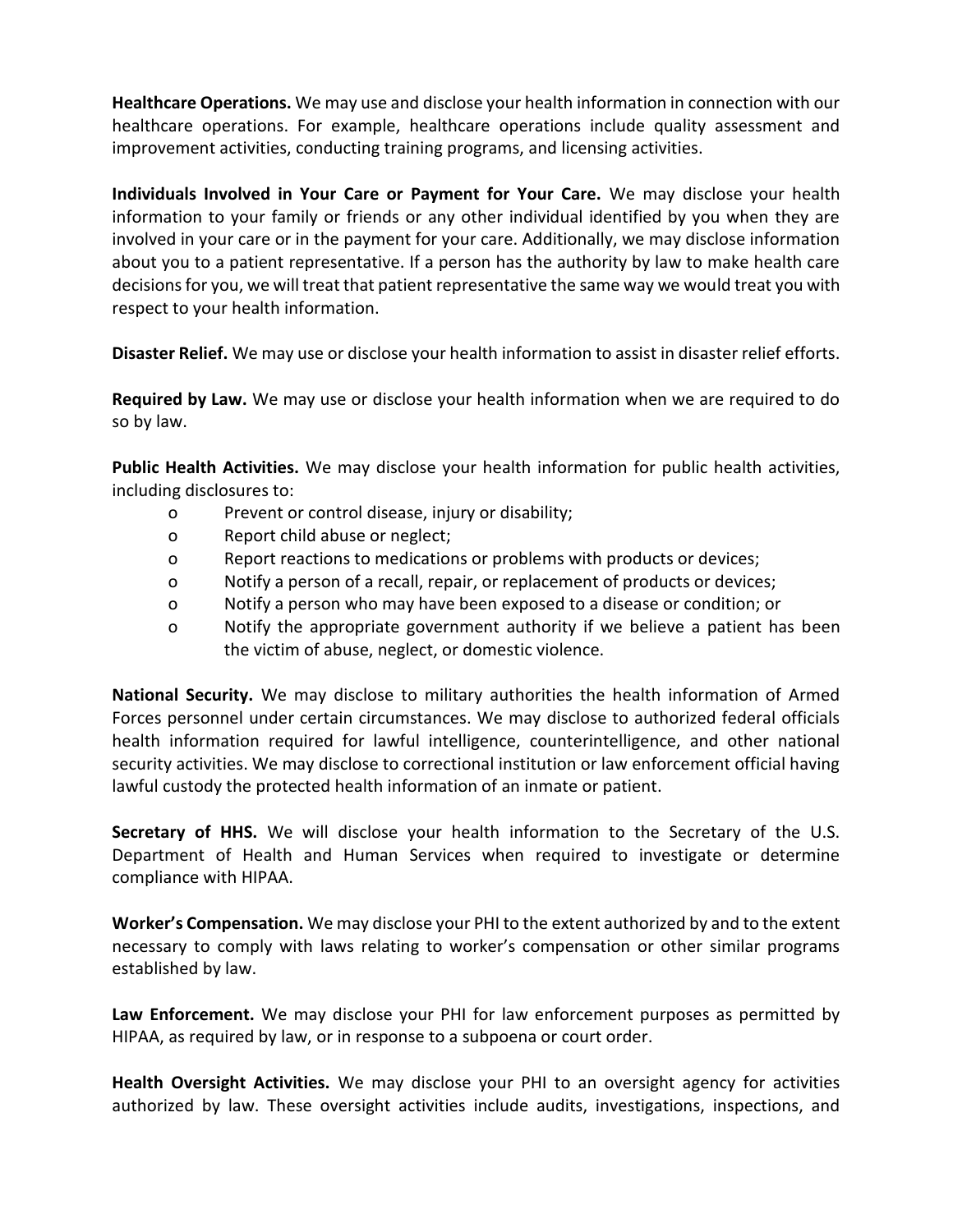credentialing, as necessary for licensure and for the government to monitor the health care system, government programs, and compliance with civil rights laws.

**Judicial and Administrative Proceedings.** If you are involved in a lawsuit or a dispute, we may disclose your PHI in response to a court or administrative order. We may also disclose health information about you in response to a subpoena, discovery request, or other lawful process instituted by someone else involved in the dispute, but only if efforts have been made, either by the requesting party or us, to tell you about the request or to obtain an order protecting the information requested.

**Research.** We may disclose your PHI to researchers when their research has been approved by an institutional review board or privacy board that has reviewed the research proposal and established protocols to ensure the privacy of your information.

**Coroners, Medical Examiners, and Funeral Directors.** We may release your PHI to a coroner or medical examiner. This may be necessary, for example, to identify a deceased person or determine the cause of death. We may also disclose PHI to funeral directors consistent with applicable law to enable them to carry out their duties.

**Fundraising.** We may contact you to provide you with information about our sponsored activities, including fundraising programs, as permitted by applicable law. If you do not wish to receive such information from us, you may opt out of receiving the communications.

#### **Other Uses and Disclosures of PHI**

Your authorization is required, with a few exceptions, for disclosure of psychotherapy notes, use or disclosure of PHI for marketing, and for the sale of PHI. We will also obtain your written authorization before using or disclosing your PHI for purposes other than those provided for in this Notice (or as otherwise permitted or required by law). You may revoke an authorization in writing at any time. Upon receipt of the written revocation, we will stop using or disclosing your PHI, except to the extent that we have already taken action in reliance on the authorization.

#### **Your Health Information Rights**

**Access.** You have the right to look at or get copies of your health information, with limited exceptions. You must make the request in writing. You may obtain a form to request access by using the contact information listed at the end of this Notice. You may also request access by sending us a letter to the address at the end of this Notice. If you request information that we maintain on paper, we may provide photocopies. If you request information that we maintain electronically, you have the right to an electronic copy. We will use the form and format you request if readily producible. We will charge you a reasonable cost-based fee for the cost of supplies and labor of copying, and for postage if you want copies mailed to you. Contact us using the information listed at the end of this Notice for an explanation of our fee structure.

If you are denied a request for access, you have the right to have the denial reviewed in accordance with the requirements of applicable law.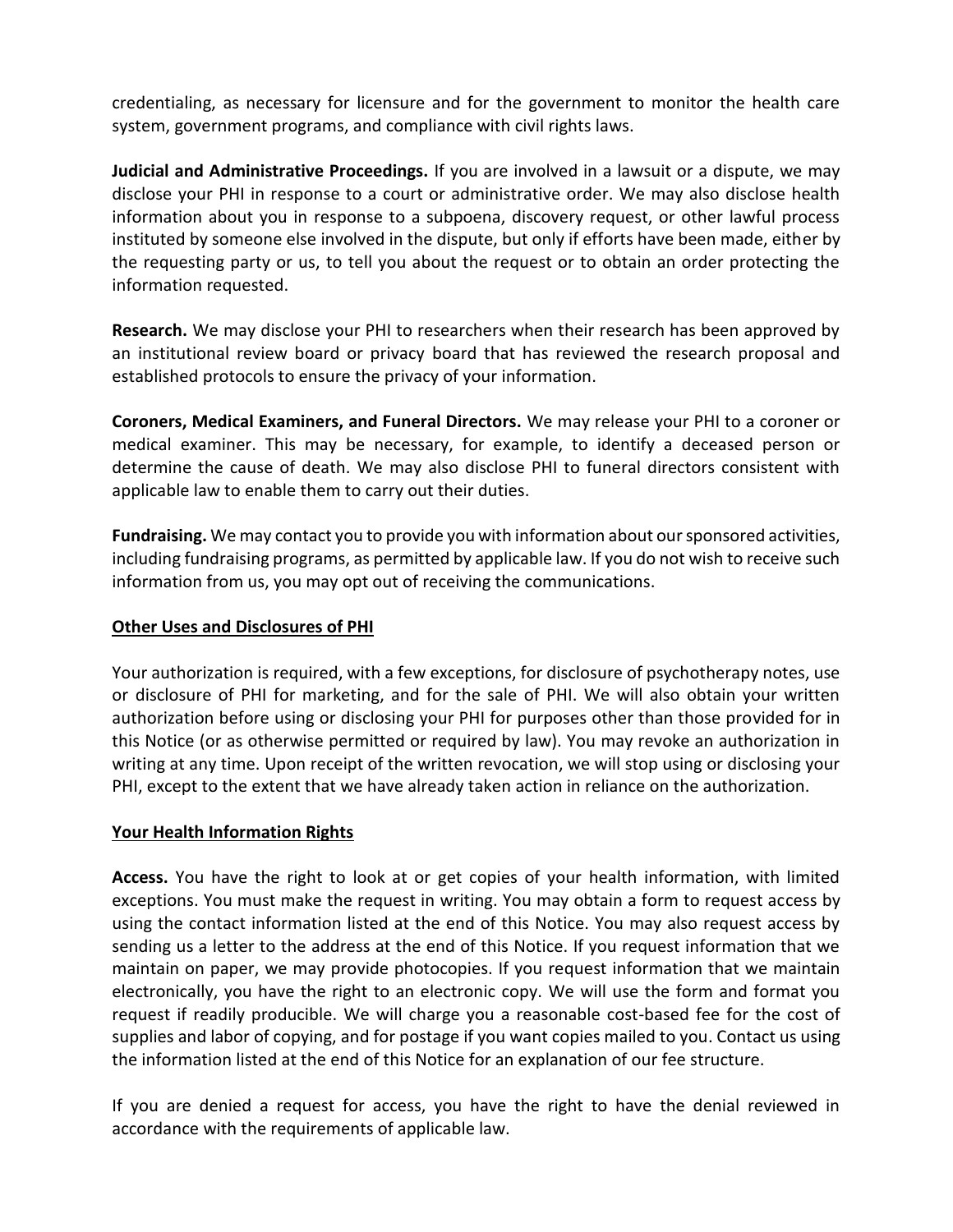**Disclosure Accounting.** With the exception of certain disclosures, you have the right to receive an accounting of disclosures of your health information in accordance with applicable laws and regulations. To request an accounting of disclosures of your health information, you must submit your request in writing to the Privacy Official. If you request this accounting more than once in a 12-month period, we may charge you a reasonable, cost-based fee for responding to the additional requests.

**Right to Request a Restriction.** You have the right to request additional restrictions on our use or disclosure of your PHI by submitting a written request to the Privacy Official. Your written request must include (1) what information you want to limit, (2) whether you want to limit our use, disclosure or both, and (3) to whom you want the limits to apply. We are not required to agree to your request except in the case where the disclosure is to a health plan for purposes of carrying out payment or health care operations, and the information pertains solely to a health care item or service for which you, or a person on your behalf (other than the health plan), has paid our practice in full.

**Alternative Communication.** You have the right to request that we communicate with you about your health information by alternative means or at alternative locations. You must make your request in writing. Your request must specify the alternative means or location, and provide satisfactory explanation of how payments will be handled under the alternative means or location you request. We will accommodate all reasonable requests. However, if we are unable to contact you using the ways or locations you have requested we may contact you using the information we have.

**Amendment.** You have the right to request that we amend your health information. Your request must be in writing, and it must explain why the information should be amended. We may deny your request under certain circumstances. If we agree to your request, we will amend your record(s) and notify you of such. If we deny your request for an amendment, we will provide you with a written explanation of why we denied it and explain your rights.

**Right to Notification of a Breach**. You will receive notifications of breaches of your unsecured protected health information as required by law.

**Electronic Notice.** You may receive a paper copy of this Notice upon request, even if you have agreed to receive this Notice electronically on our Web site or by electronic mail (e-mail).

# **Questions and Complaints**

If you want more information about our privacy practices or have questions or concerns, please contact us.

If you are concerned that we may have violated your privacy rights, or if you disagree with a decision we made about access to your health information or in response to a request you made to amend or restrict the use or disclosure of your health information or to have us communicate with you by alternative means or at alternative locations, you may complain to us using the